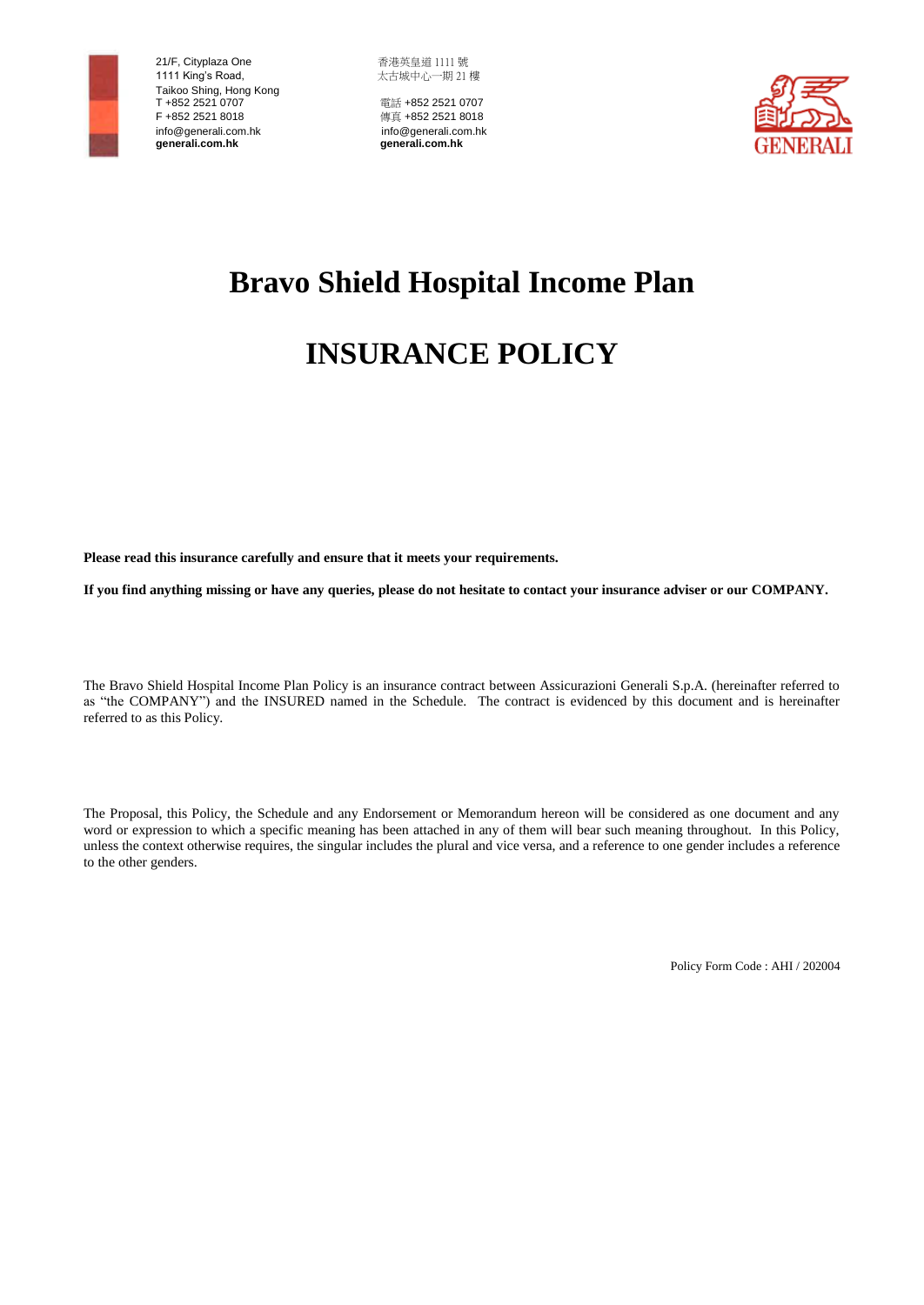

 21/F, Cityplaza One 香港英皇道 1111 號 1111 King's Road, https://www.facebook.com/ 太古城中心一期 21 樓 Taikoo Shing, Hong Kong<br>T +852 2521 0707 F +852 2521 8018<br>
info@generali.com.hk info@generali.com.hk  **generali.com.hk generali.com.hk**

電話 +852 2521 0707 info@generali.com.hk info@generali.com<br>generali.com.hk info@generali.com.hk<br>generali.com.hk



The COMPANY will, in consideration of the payment of premium and subject to the terms, the exclusions and the conditions of this Policy (hereinafter referred to as "the Terms of this Policy"), indemnify the INSURED named in the Schedule in respect of the events (as specified herein) occurring during the Period of Insurance.

All periods of insurance shall begin at 12:00a.m., standard time, at the place where the Policy was issued and end in accordance with "General Conditions", Clause 3 - Termination of Coverage of this Policy.

# **Definitions**

**"Accident**" means sudden and unforeseen event which happens unexpectedly and causes Injury.

**"Company"** means Assicurazioni Generali S.p.A., Hong Kong Branch, issuing this Policy.

**"Confinement"** means the period the Insured Person is registered as an in-patient in a Hospital.

"**Day of Confinement**" means the number of days the Insured Person being charged for the room during hospitalization.

**"Hazardous Occupation"** means the job title or nature is aircrew, fisherman, armed occupation (including temporarily armed occupation), jockey, fire fighter, mining worker (including but not limited to coal, zinc, diamond and gold), atomic/nuclear energy related risk, quarrying worker, race track worker, butcher/slaughtering with usage of heavy machine, railway installation and maintenance worker, chemical product manufacturing worker, scaffolder, construction manual worker, ship crew (except those working at pier only), container terminal crane operator, steeplejack, petroleum and coal products (refining gas, asphalt and lubricating oils), steel manufacturing worker, oil and gas rig worker, professional diving, gondola worker, dock worker, stunt person, explosives (use and manufacturing), aerial photography and excavation (including drilling).

**"Hospital"** means an establishment which meets all the following requirements:

- 1. holds a license as a hospital (if licensing is required in the state or governmental jurisdiction);
- 2. operates primarily for the reception, care and treatment of sick, ailing or injured persons as in-patients;
- 3. provides 24-hour a day nursing service by registered or graduated nurses;
- 4. has a staff of one (1) or more licensed Registered Medical Practitioner(s) available at all times;
- 5. provides organized facilities for diagnosis and major surgical facilities; and
- 6. is not primarily a clinic, nursing, rest or convalescent home or similar establishment for only extended care services, including rehabilitation and is not, other than incidentally, a place for alcoholics or drug addicts.

**"Immediate Family Member"** means the Insured Person's spouse, parent, parent-in-law, grandparent, son, daughter, son-in-law, daughter- in-law, brother, sister, grandchild or legal guardian.

**"Injury"** means bodily injury which is solely caused by an Accident and independently of any other cause.

**"Insured Person"** means the person(s) insured and named in the Schedule of Benefits or subsequently endorsed hereon.

 **"Intensive Care Unit"** means a designated ward, unit or area within a Hospital for which a specified extra daily surcharge is made and which is staffed and equipped to provide, on a continuous basis, specialized or intensive care or services not regularly provided within such Hospital.

**"Policy"** means this Policy and any other documents referred to in Clause 1 of "General Conditions" herein.

**"Policyholder"** means an institution or a person is an applicant of the Policy named in the Schedule of Benefits as Policyholder, is responsible for the payment of premium for this Policy and has completed an application form incorporating premium deduction authority to the Company's satisfaction.

**"Registered Medical Practitioner"** means any person qualified by degree in western medicine and legally authorized by the government with jurisdiction in the geographical area of his or her practice to render medical and regular services, but excluding a Registered Medical Practitioner who is the Insured Person, or an Immediate Family Member of the Insured Person.

**"Sum Insured"** means the amount of sum insured as stated in the Schedule of Benefits.

**"War"** means war (declared or undeclared) or any warlike activities, including use of military force by any sovereign nation to achieve economic, geographic, nationalistic, political, racial, religious or other ends.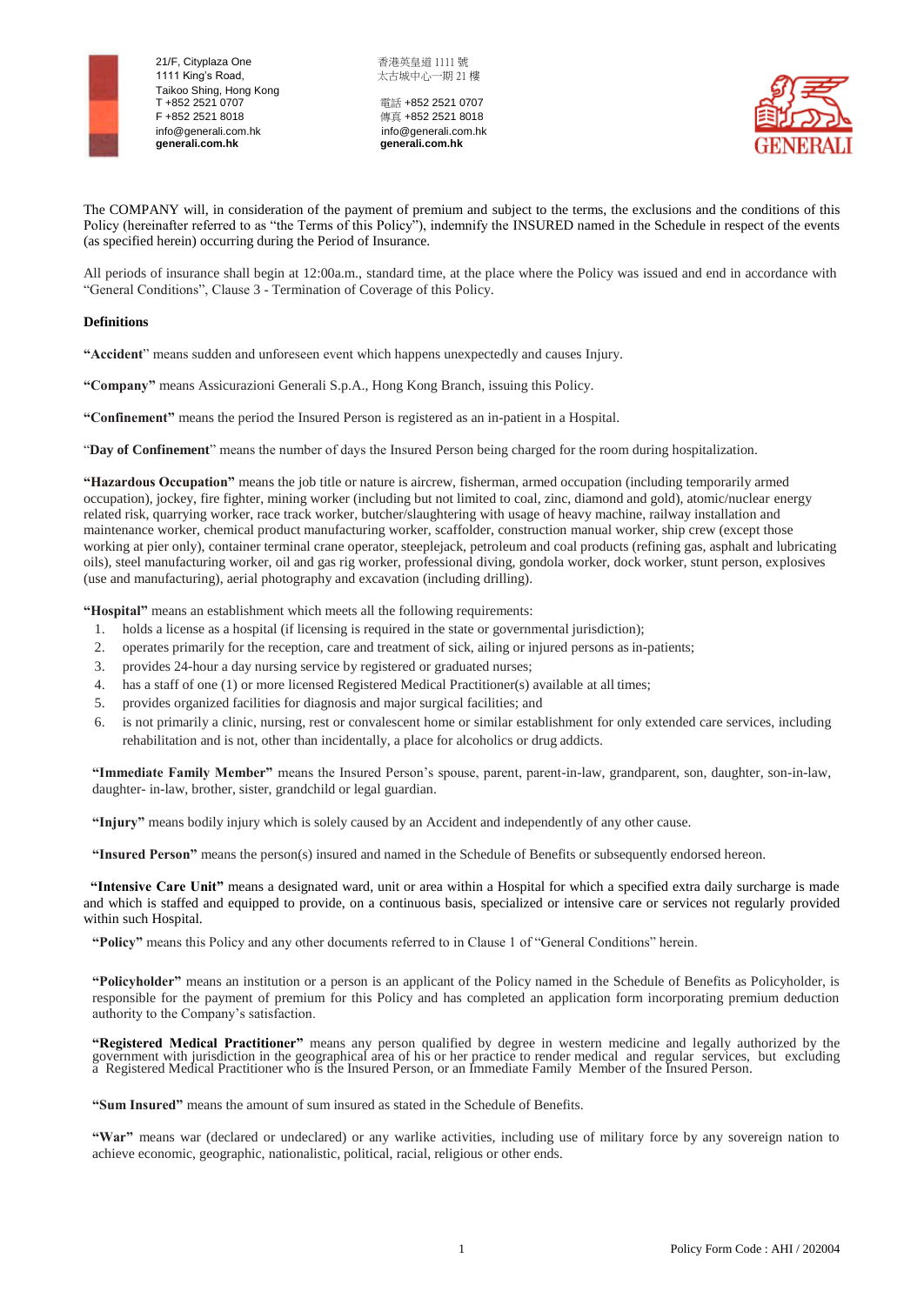

21/F. Cityplaza One <br> **Example 21/F.** Cityplaza One 1111 King's Road, https://www.facebook.com/ 太古城中心一期 21 樓 Taikoo Shing, Hong Kong<br>T +852 2521 0707 F +852 2521 8018<br>
info@generali.com.hk info@generali.com.hk info@generali.com.hk<br>generali.com.hk

電話 +852 2521 0707  **generali.com.hk generali.com.hk**



# **What is Covered**

# **Daily Hospital Income Benefit**

If the Insured person sustains an Injury during the Period of Insurance that necessarily confines him/her in a Hospital, the Company will pay the Sum Insured of Daily Hospital Income Benefit stated on the Policy Schedule for each day of Confinement up to a maximum of 365 days for the same confinement.

## **Intensive Care Unit Benefit**

An additional benefit equal to one (1) times the Daily Hospital Income Benefit shall be paid for each day which the Insured Person is confined in an Intensive Care Unit up to a maximum of thirty (30) days for the same Confinement.

# **Extended COVID-19 Benefit**

If the Insured person has died or is confined in an Intensive Care Unit for more than 3 days as a result of COVID-19, as defined by the World Health Organisation ("WHO"), during the Period of Insurance, , the Company will pay a cash benefit of HKD50,000. This benefit is only valid if it is stated on the Policy Schedule. Once paid, this benefit will be terminated.

The diagnosis of COVID-19 must be made by a Registered Medical Practitioner and must be confirmed with proven objective evidence on the infection. Clinical diagnosis alone does not meet this standard. We shall not pay any benefit if the Insured's COVID-19 diagnosis or the signs and symptoms thereof appear, or the Insured is compulsorily quarantined by the Hong Kong Government, before the Period of Insurance starts.

#### **What is not covered (Exclusions)**

#### **Daily Hospital Income Benefit & Intensive Care Unit Benefit**

The Company will not pay the Daily Hospital Income Benefit & Intensive Care Unit Benefit of this Policy for loss or liability caused by or resulting from any or more of the following:

- 1. Any confinement that started before the Period of Insurance;
- 2. Injury is sustained related to the Insured's job and the Insured's job falls under the Hazardous Occupation.
- 3. War, invasion, act of foreign enemy, hostilities, or any warlike operations (whether war be declared or not), Civil War, revolution, rebellion, insurrection, military or usurped power direct participation in a riot, strike, civil commotion;
- 4. ionising, radiation or contamination by radioactivity from any nuclear fuel, from any nuclear waste, from the combustion of nuclear fuel or from any nuclear weapons material;
- 5. violation or attempted violation of the law or resistance to arrest;
- 6. While the Insured Person is serving on full time active duty in any disciplinary forces, armed force, naval, military or air force service or operations; any flying service;
- 7. flying or taking part in any other aerial activities except whilst traveling as a passenger in, boarding or alighting from a licensed aircraft and not as pilot or aircrew nor for the purpose of any trade or technical operation in or on the aircraft;
- 8. suicide, attempted suicide or intentional self inflicted injury while sane or insane;
- 9. childbirth, miscarriage, abortion, birth control, infertilization or pregnancy notwithstanding that such event may have been accelerated or induced by injury;
- 10. psychosis, sleep disturbance disorder, mental or nervous disorders, treatment of alcoholism, or drug abuse or any other complications arising there from or from any drug accident;
- 11. the influence of alcohol or any non-prescribed drug;
- 12. cosmetic, plastic or any elective surgery, congenital disease or anomalies;
- 13. dental care or surgery unless necessitated by an Accident (excluding denture and related expenses) to sound and natural teeth;
- 14. any kind of disease; or any loss caused by an Injury which is a consequence of any kind of disease;
- 15. engaging in a sport in a professional capacity or where You would or could earn income or remuneration from engaging in such sport, racing of any kind (except on foot) or mountaineering and competition;
- 16. testing of any kind of conveyance;
- 17. engaging in climbing or mountaineering necessitating the use of ropes or guide, hang-gliding or parachuting;
- 18. fitting of glasses for eye refraction, or hearing aids; corrective aids and treatment of refractive errors unless necessitated by Injury caused by an Accident; or
- 19. general or health check-up, convalescence, extended care services including rehabilitation, custodial or rest cure, vaccination and immunization injections, tests not incident to treatment or diagnosis of an actual disability or any treatment which is not medically necessary.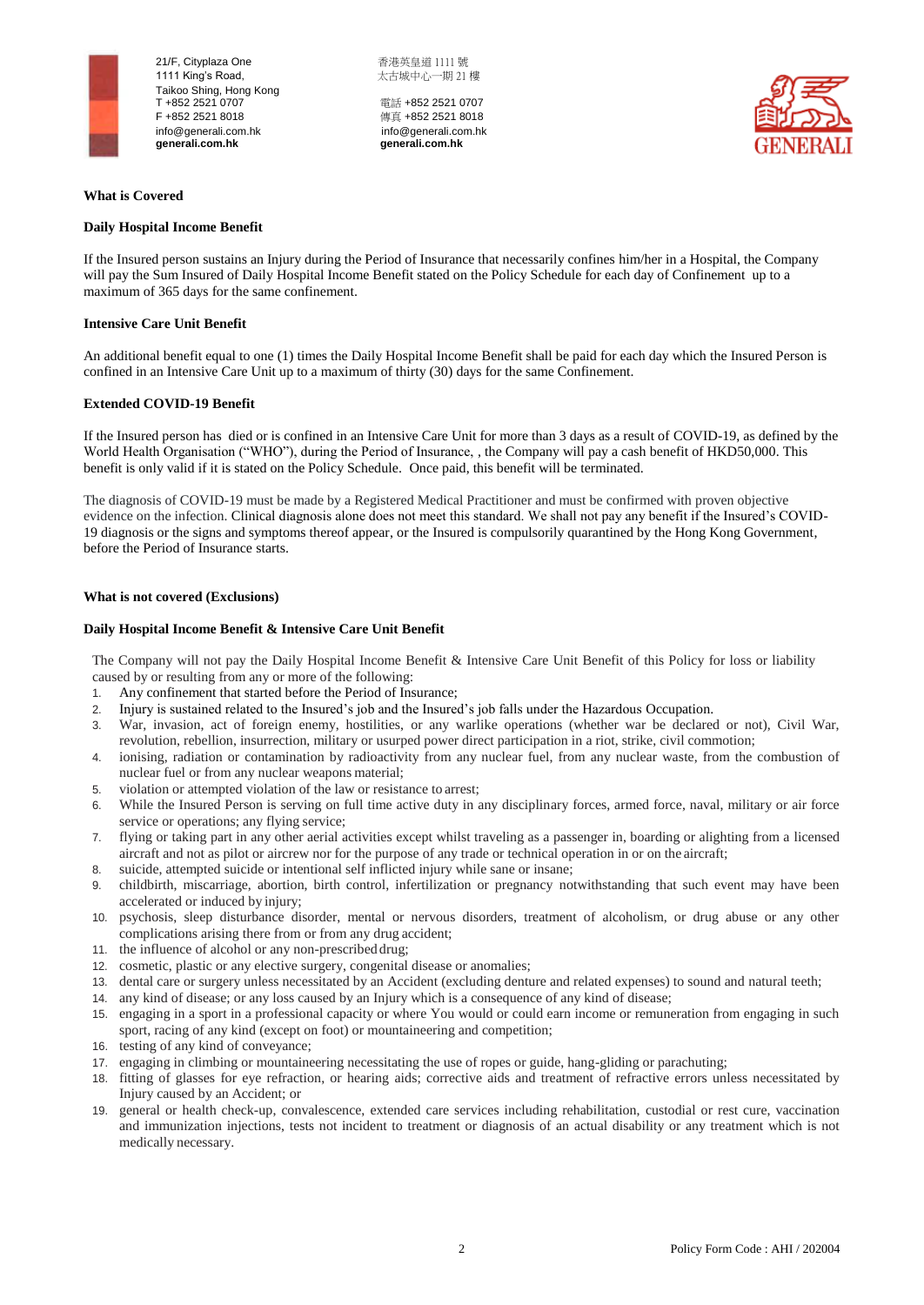

21/F. Cityplaza One <br> **Example 21/F.** Cityplaza One 1111 King's Road, https://www.facebook.com/ 太古城中心一期 21 樓 Taikoo Shing, Hong Kong<br>T +852 2521 0707 F +852 2521 8018<br>
info@generali.com.hk<br>
info@generali.com.hk<br>
info@generali.com.hk info@generali.com.hk<br>generali.com.hk

電話 +852 2521 0707  **generali.com.hk generali.com.hk**



# **Extended COVID-19 Benefit**

We shall not pay any benefit if the Insured's COVID-19 diagnosis or the signs and symptoms thereof appear or the Insured is compulsorily quarantined as suggested by the Hong Kong Government before the Period of Insurance starts.

# **Conditions for making a claim**

To file a claim with us, you have to provide the following:

- All Benefits: Hospital bills / discharge slip with details showing number of days the room & board charges are billed and doctor's medical report / certification of the diagnosis of the hospitalisation.
- Extended COVID-19 Benefit: Objective evidence to confirm the diagnosis of COVID-19 by a Registered Medical Practitioner.
- Any other documents/information/self declaration in support of the claim, to the satisfaction of the Company.

Medical reports, and all proof of loss as required by the Company shall be furnished at the expense of the claimant and shall be in such form and of such nature as the Company may prescribe.

Claims form will be made available to you upon request. All claims need to be reported to us within 1 month from the date of discharge.

# **General Conditions**

- 1) The Policy, Schedule of Benefits, proposal form/application, riders, amendments and attachments (if any) constitute the entire contract of insurance. No alteration in the terms of this Policy and any attachments shall be valid unless endorsed hereon and signed by an officer or duly authorized attorney of the Company for this purpose appointed.
- 2) **Age Limit:** The insurance under this Policy shall only cover up to seventy (70) years old.
- 3) **Termination of Coverage**:
- a. This Policy will be terminated:
- when premium is not paid when due; or
- when there is any fraud, misstatement, non-disclosure or concealment in respect of this Policy or any claim hereunder shall render this Policy null and void immediately. All the premiums paid and claims under this Policy shall be forfeited.
- b. The individual coverage for the Insured Person will be terminated:
- on next premium due date when the Insured Person no longer fulfills the eligibility as stated under "Clause  $(2)$  Age limit" of "General Conditions";
- c. The Company may cancel this Policy by giving seven (7) days notice to the Policyholder by sending to his last known contact; and the Company making to the Policyholder a return of premium proportionate to the unexpired part of the Period of Insurance. This Policy may be canceled at any time by the Policyholder on seven (7) days notice to the Company and in such event the Policyholder shall be entitled to a return premium less premium at the Company's Short Period Rates for the time this Policy has been in force during the Period of Insurance.

SHORT **RATE** TABLE

| SHUKI KATE TABLE      |                              |
|-----------------------|------------------------------|
| <b>Covered Period</b> | <b>Charged Percentage of</b> |
| 2 months (minimum)    | 40%                          |
| 3 months              | 50%                          |
| 4 months              | 60%                          |
| 5 months              | 70%                          |
| 6 months              | 75%                          |
| Over 6 months         | 100%                         |

- 4) **Misstatement of Facts:** If any relevant facts pertaining to any person to whom insurance under this Policy relates shall be found to have been incorrectly reported to the Company, and if such misstatement affects the existence or the amount of insurance, the true facts shall be used in determining whether insurance is in force under the terms of this Policy and in what amount.
- 5) **Limitation of Time for Bringing Suit:** No action at law or in equity shall be brought to recover on this Policy prior to the expiration of sixty (60) days after written proof of loss has been furnished in accordance with the requirements of this Policy. No such action shall be brought after the expiration of two (2) years after the time written proof of loss is required to be furnished.
- 6) **Assignment:** No notice of assignment of interest under this Policy shall be binding upon the Company. The Company does not assume any responsibility for the validity of an assignment. No provisions of the Company's charter, constitution or by-laws shall be used in defence of any claim arising under this Policy, unless such provision is incorporated in full in this Policy
- 7) **Compliance with Policy Provisions:** Failure to comply with any of the provisions contained in this Policy shall invalidate all claims hereunder.
- 8) **Renewal:** This Policy will be renewed from the anniversary date with the consent of the Company by payment of premium in advance at the Company's premium rate in force at the time of renewal. However, the Company's reserve the rights to make adjustment on the premium rates, benefits, terms and conditions of this Policy or not invite renewal at the Company's discretion.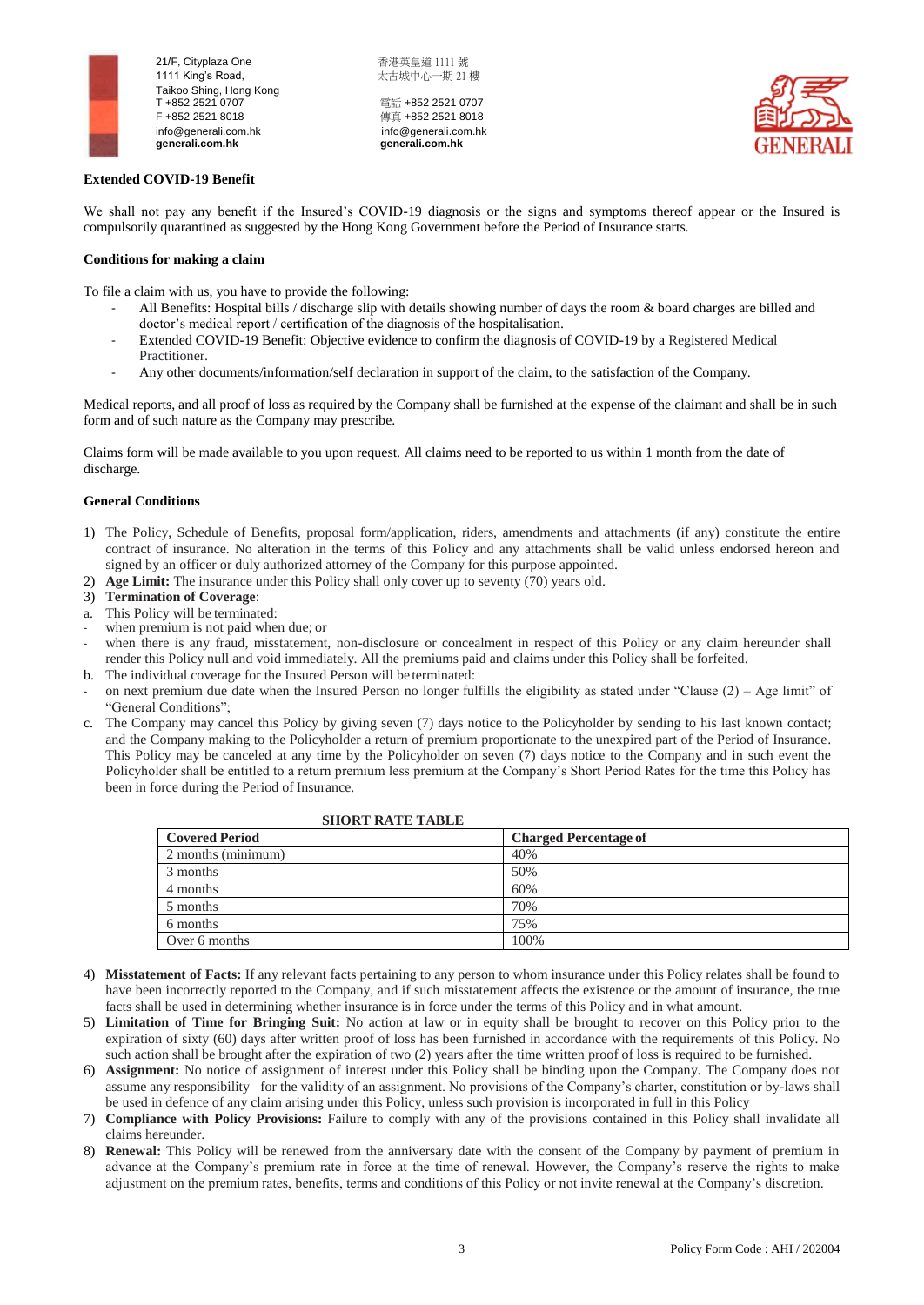

21/F. Cityplaza One <br> **Example 21/F.** Cityplaza One 1111 King's Road, https://www.facebook.com/ 太古城中心一期 21 樓 Taikoo Shing, Hong Kong<br>T +852 2521 0707 F +852 2521 8018<br>
info@generali.com.hk<br>
info@generali.com.hk<br>
info@generali.com.hk info@generali.com.hk<br>generali.com.hk

電話 +852 2521 0707  **generali.com.hk generali.com.hk**



- 9) **Reinstatement of Policy:** If this Policy lapses due to non-payment of premiums, it may be reinstated with the Company's approval. Benefits will not, however, be payable for any event likely to give rise to a claim under this Policy which occurs while the Policy has lapsed and Pre-existing Condition should re- apply as if the Policy commenced on such reinstatement date.
- 10) **Fradulent Claims:** If the claim in any respect be fraudulent or if any fraudulent means or devices be used by the Insured Person or the Policyholder, or anyone acting on the aforementioned's behalf to obtain any benefit under this Policy, all benefits in respect of such claims shall be forfeited
- 11) **Governing Law:** The terms and conditions of this Policy shall be construed and governed in accordance with the laws of the Hong Kong Special Administrative Region.
- 12) **Jurisdiction:** Each of the parties to this Policy agrees that the courts of Hong Kong shall have exclusive jurisdiction to hear and decide any action or proceedings, and/or to settle any disputes, which may arise out of or in connection with this Policy or its formation or validity and, for these purposes, each party submits to the jurisdiction of the courts of Hong Kong.
- 13) **Contracts (Rights of Third Parties) Ordinance**: Any person or entity who is not a party to this Policy shall have no rights under the Contracts (Rights of Third Parties) Ordinance (Cap. 623 of the Laws of Hong Kong) to enforce any terms of this Policy.

### 14) **Sanction Clause:**

The Insurer shall not be deemed to provide cover and shall not be liable to pay any claim or provide any benefit hereunder to the extent that the provision of such cover, payment of such claim or provision of such benefit would expose the insurer to any sanction, prohibition or restriction under United Nations resolutions or the trade, economic or financial sanctions, laws or regulations of, but without limitation, the European Union, United Kingdom, United States of America, Hong Kong or any other applicable country or territory.

This Policy excludes the provision of any insurance service, coverage or any benefit in connection with loss, damage or liability resulting from activities that directly or indirectly , involve or benefit the government of Crimea, Democratic People's Republic of Korea, Iran, Syria, Cuba and Venezuela, or persons of entities resident or located in Crimea, Democratic People's Republic of Korea, Iran, Syria, Cuba and Venezuela. However, this exclusion shall not apply to activities carried out, or service provided, in an emergency for the purposes of safety and/or security or where the related risk has been notified to the insurer and the insurer has confirmed cover for the respective risk in writing.